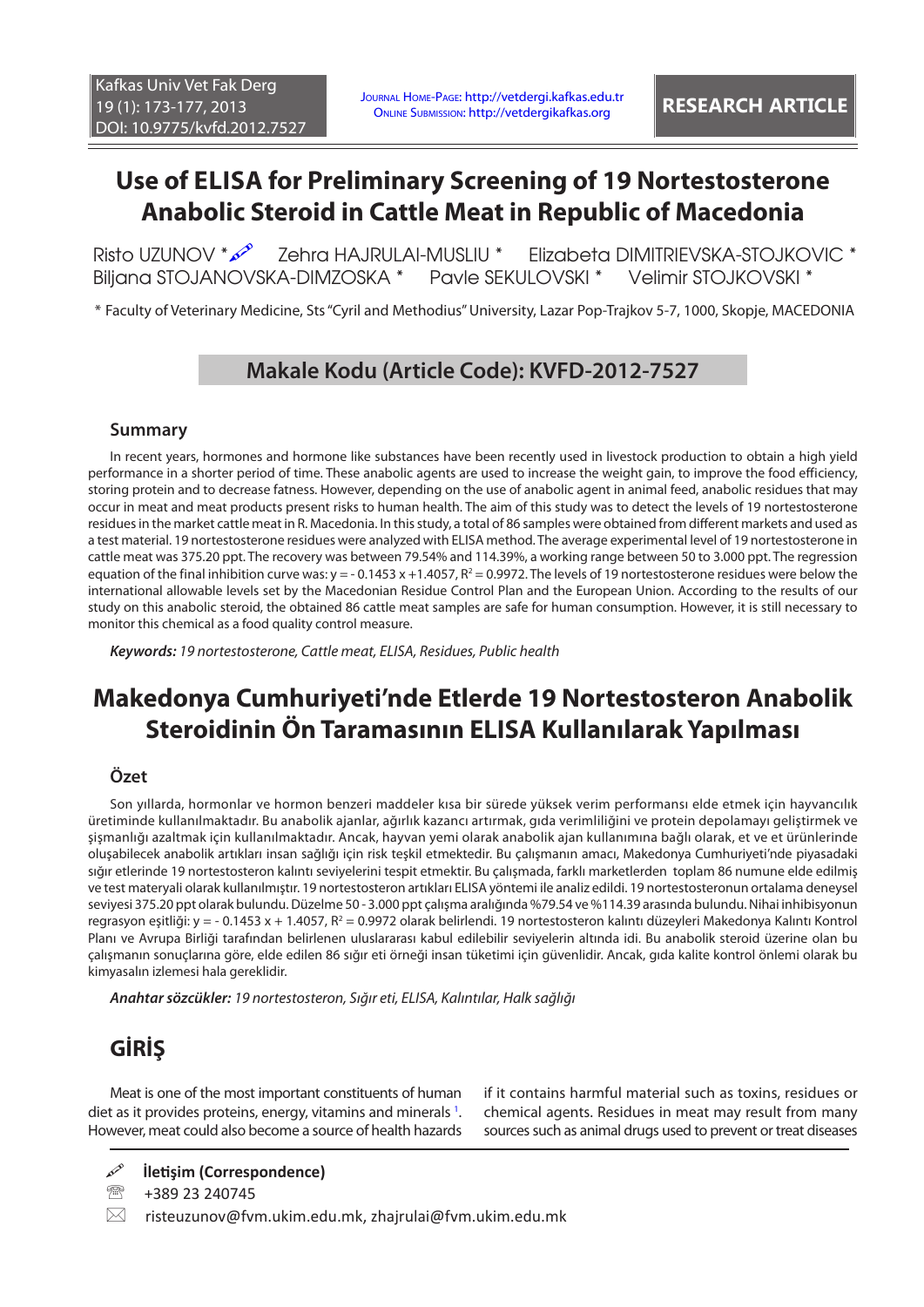or to promote growth, pesticides, feed and agricultural or industrial chemicals<sup>[2](#page-4-0)</sup>. 19 Nortestosterone, also called nandrolone (NT), (17β-hydroxyestra-4-en-3-one or  $C_{18}H_{26}O_2$ (*Fig. 1* - structural formulas), MW = 274.40 Da), one of the most powerful anabolic steroids, has been widely used in veterinary medicine as well as human medicine for treatment of protein deficiency diseases, osteoporosis and male contraception. 19 nortestosterone has also been employed as a growth-promoting agent to accelerate weight gain, to improve feeding efficiency in meat producing animals and as a doping agent to boost muscular strength and performance in sports and horse racing  $3$ . The side effects of these substances, which include increased risk of coronary heart disease and hepatic carcinogenicity, are related to their androgenic and/or anabolic properties <sup>[4](#page-4-0)</sup>. 19 nortestosterone and its metabolites in meat also produce some other important adverse effects, such as cardiomyopathy, coronary artery disease, peliosis hepatitis, hepatic carcinogenicity, cholestasis, hypoproteinemia, adrenal atrophy, cerebral dysfunction, and emotional instability (mood swings, aggressiveness depression, psychosis addiction etc.), testicular shrinkage, sperm count and sperm motility, alterations in sperm morphology, decreased semen production, infertility, prostatic hypertrophy, prostatic carcinoma, gynecomastia, menstrual cycle disorders, masculinization, deepening of the voice, shrinkage of the breasts, male-pattern baldness and an increase in sex drive, acne, body hair and clitoris size, uterine atrophy, breast atrophy <sup>5-8</sup>. As their possible harmful effects result from the intake of hormone residues and their metabolites, usage of growth-promoting drugs for fattening livestock have been banned in many countries. However, illegal use of 19-nortestosterone as a growth promoter has been widely reported in many countries. Thus, it is necessary to control 19-nortestosterone's abuse <sup>3</sup>. As in most countries and in EU use of 19 nortestosterone is banned and no residues of these substances are allowed in meat products. Therefore, any cattle kept for export to the EU must be shown to be free of these substances  $9-11$ . In addition monitoring hormonal residues of growthpromoters in animal materials is essential to enforce this ban and to protect public health against the harmful effects of these substances in food products.



**Fig 1.** Structural formulas for 19 nortestosterone (nandrolone) **Şekil 1.** 19 nortestosteron'un yapısal formülü

For determination of 19 nortestosterone is used immunoassay screening methods, gas chromatography coupled to mass spectrometric (GC/MS), liquid chromatography coupled to mass spectrometric (LC/MS) and other confirmatory methods. Confirmation methods are costly, time-consuming, require extensive sample preparation and highly trained personnel to operate sophisticated instruments and interpret complicated chromatograms  $12,13$ . The aim of this study was to monitor the use of 19 nortestosterone as anabolic substance and determination of 19 nortestosterone in cattle meat in Republic of Macedonia with screening ELISA method. ELISA method is simple, rapid, and costeffective alternative to those traditional methods in cases where high-throughput and/or on-site screening is needed and permits analysis with little or no sample pre-treatment, thanks to the very high specificity of the bio specific reagents used (antibodies) [12-14.](#page-4-0)

## **MATERIAL and METHODS**

## *Samples*

A total of 86 meat samples were obtained randomly from 22 supermarkets, from 11 cities in Macedonia, from July 2010 to July 2011. The samples were kept frozen until use and the examinations were carried out according to the requirements of the European Community in five specialized veterinary diagnostic laboratories belonging to the Faculty of Veterinary Medicine, Food Institute.

## *Reagents*

RIDASCREEN 19 nortestosteron test kit (R-Biopharm AG, Darmstadt, Germany) and its reagents were used to determine the presence and the 19 nortestosteron levels in the cattle meat. Methanol (Merck, 1060352500) and tertiary butyl methyl ether (Merck, 1018492500) used were of analytical grade. 20mM PBS buffer, pH 7.2, was prepared by mixing 0.55 g sodium dihydrogen phosphate hydrate  $(NaH<sub>2</sub>PQ<sub>4</sub> x H<sub>2</sub>O)$  with 2.85 g disodium hydrogen phosphate dihydrate (Na<sub>2</sub>HPO<sub>4</sub> x 2 H<sub>2</sub>O) and 9 g sodium chloride (NaCl) and filling up to 1.000 ml distilled water. 19 nortestosterone external standard (Fluca Chemica 74640) we used for recovery investigations. From this standard we prepared standard solution of 19 nortestosterone in 1 ml of methanolwater (80:20, v/v) corresponding to 1.000, 1.500 and 2.000 ppt, respectively for spiking of the blank cattle meat sample on three levels.

#### *Extraction Procedure*

Fat was removed from muscle and the muscle was grоund. One gram from ground muscle was transferred in the test tube (graduated conical tube 50 ml, BSM477) and then muscle was homogenized in 1 ml of 20 mM PBS buffer by mixer (Ikalabortechnik, t 25 basic) for 10 min. The homogenate was mixed with 10 ml tertiary butyl methyl ether in a centrifugal screw vial and shaken carefully for 30 min and then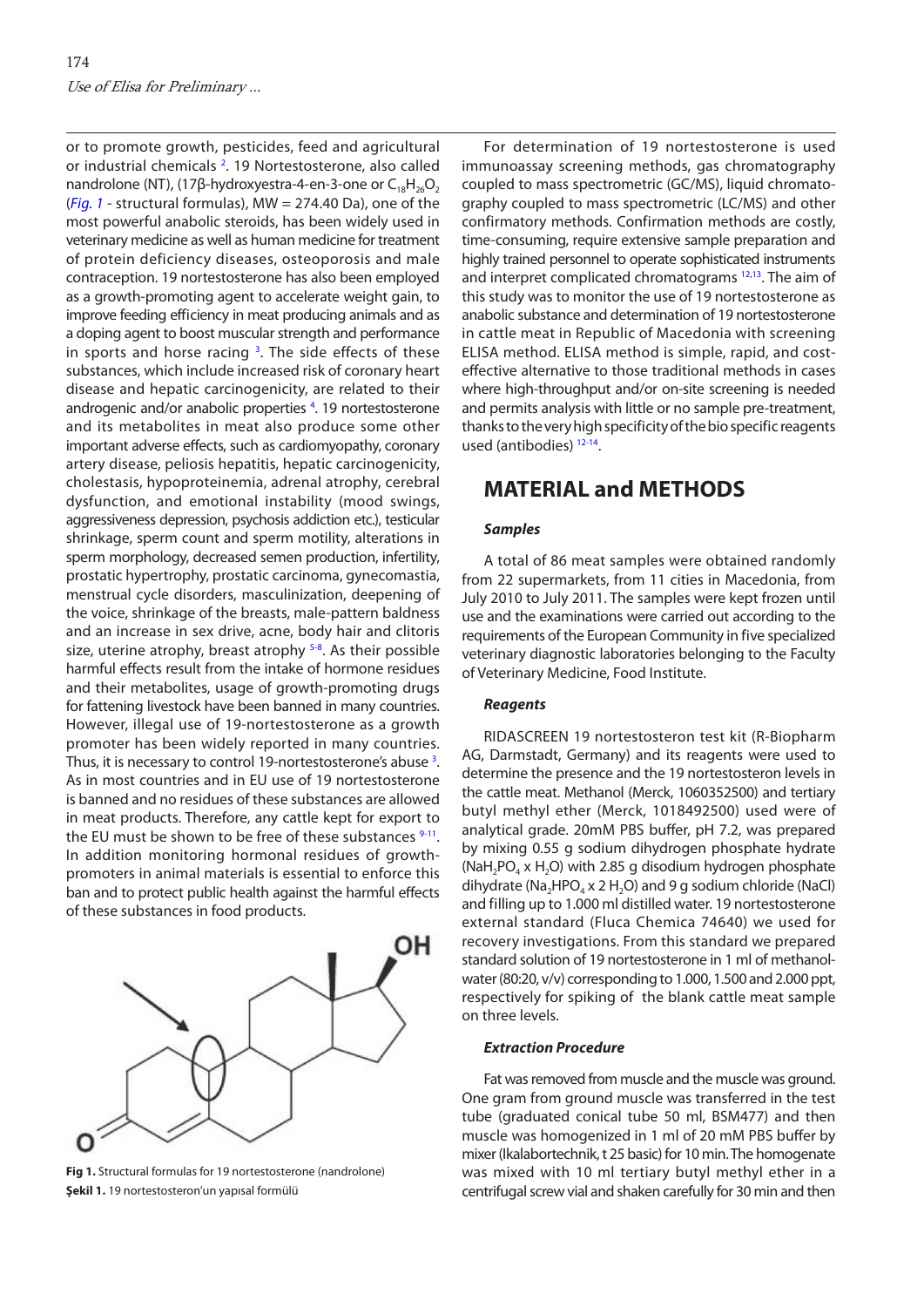175

samples were centrifuged for 10 min at 4.000 rpm on 15ºC. The supernatant (ether layer) was transferred to another centrifugal vial, then the samples were evaporated to dryness and dissolved in 1 ml methanol/water (80:20; v:v). The methanolic solution was diluted with 2 ml of 20 mM PBS buffer and applied to a RIDA C18 column (RIDA® R-Biopharm AG, Darmstadt, Germany, R2002) in the following manner: column was rinsed by flowing of 3 ml methanol (100%); then the column was equilibrated by injection of 2 ml of 20mM PBS buffer; a sample (3 ml) was applied on column; column was rinsed by injection of 2 ml methanol/water (40:60; v:v); column was dried by pressing  $\mathsf{N}_{_{2}}$  trough it for 3 min; the sample was eluted slowly by injection of 1 ml methanol/water (80:20; v:v) (flow rate: 15 drops/min). Next step was evaporation of the eluted sample to dryness, at 60ºC under a weak nitrogen flow. Dried residue was dissolved in 2 ml methanol/water (10:90; v:v). In the test 20 ul of standard/sample for per well was used  $15$ .

### *Validation*

The limit of detection (LOD) of the assay was defined as the concentration corresponding to the mean signal of 20 blank cattle meat samples plus 3 times of standard deviation of the mean. Blank cattle meat samples were obtained from untreated cattle. The accuracy was evaluated by determining the recovery of spiked blank cattle meat samples with three concentration of 19 nortestosterone standards (1.000, 1.500 and 2.000 ppt). Precision was expressed as the CV (Coefficient of variation) (%) of the calculated standards and sample concentrations. Detection capabilities (CCβ) is required to be at or lower than the MRPL <sup>16</sup>. CCβ was evaluated by analyzing 20 spiked blank cattle meat samples at 0.5 times MRPL (1.000 ppt for 19 nortestosterone in muscle) [17](#page-4-0) level for 19 nortestosterone and calculated in accordance with European Commission Decision 2002/657/EC.

#### *Test Procedure*

RIDASCREEN® 19 Nortestosterone ELISA kits (R- Biopharm AG, Darmstad, Germany) were used in order to determine the presence and levels of 19 Nortestosterone in the cattle meat samples investigated. All reagents in the kit had to be brought to room temperature (20-25°C) before use. Standard used for 19 nortestosterone contain 0, 50, 150, 500, 1.000 and 3.000 ppt 19 nortestosterone in 10% of methanol.

100 μl of diluted antibody was added to each well, mixed gently by shaking the plate manually and incubated for 30 min at room temperature (20-25°C). Liquid was poured out of the wells and after complete removal of the liquid; all wells were filled with washing buffer. Washing was repeated two more times. Then 20 μl of each standard solution or prepared sample were added and after that 100 μl of the diluted enzyme conjugate was added. The solution in the microplate was carefully mixed by shaking the plate manually. The plate was then incubated at room

temperature (20-25°C) for 30 min. The liquid poured out of the wells and after the complete removal of liquid, all wells were filled with washing buffer. After rinsing, the water was also discarded; the washing was repeated two more times. Then, 100 μl of substrate/chromogen (tetramethylbenzidine) were added, and after mixing thoroughly and incubating for 15 min at room temperature in the dark, 100 μl of stop solution (1 N sulphuric acid) was added. After mixing, the absorbance was read at 450 nm by using a spectrophotometer (BIO RAD model 680) [15.](#page-4-0)

## *The assay of Cross Reactivity*

The standards used for 19 nortestosterone contained 0, 50, 150, 500, 1.000 and 3.000 ppt 19 nortestosterone in 10% methanol, whereas the antibody used had cross reactions with other related compounds, as indicated by the manufacturer's literature and shown in *Table 1*.

## **RESULTS**

Calculation of the gained results was made by RIDAWIN Software. For construction of the calibration curve the mean of absorbance values obtained for six standards was divided by the absorbance value of the first standard (zero standards) and multiplied by 100. The absorption is inversely proportional to the concentration of 19 nortestosterone. As can be seen in *[Fig. 2](#page-3-0)*, the 19 nortestosteron calibration curve was found to be virtually linear between 50 and 3.000 ppt.

In *[Fig. 3](#page-3-0)* the correlation between the absorbance ratio and 19 nortestosterone concentration was evaluated over the range 0-3.000 ppt. Linear regression analysis showed good correlation, with  $r^2$  values 0.9972, (y =  $-$  0.1453 x + 1.4057), where y was relative absorbance (%) and x was 19 nortestosterone concentration in ppt.

*Table 1. Cross reactivity of 19 nortestosterone antibody with various compounds Tablo 1. 19 nortestosterone antikorunun çeşitli bileşikler ile çapraz reaksiyonları* **Compound Cross Reactivity** 19-Nortestosterone 17β 100% 19-Nortestosterone 17α approx. 80% 19-Norethisterone approx. 74% 19-Norandrostendione approx. 100% 18-Methyl-19 NT-17 $\beta$  approx. 59%  $17a$ -Ethyl-19 NT-17 $\beta$  approx. 40% 15α, 16α-Methyl.-19 NT-17β-acetate approx. 71% Trenbolone approx. 10% 17β-Estradiol approx. 0.1% zeranol and  $\leq 0.1\%$ DES  $< 0.1\%$ MPA  $< 0.1\%$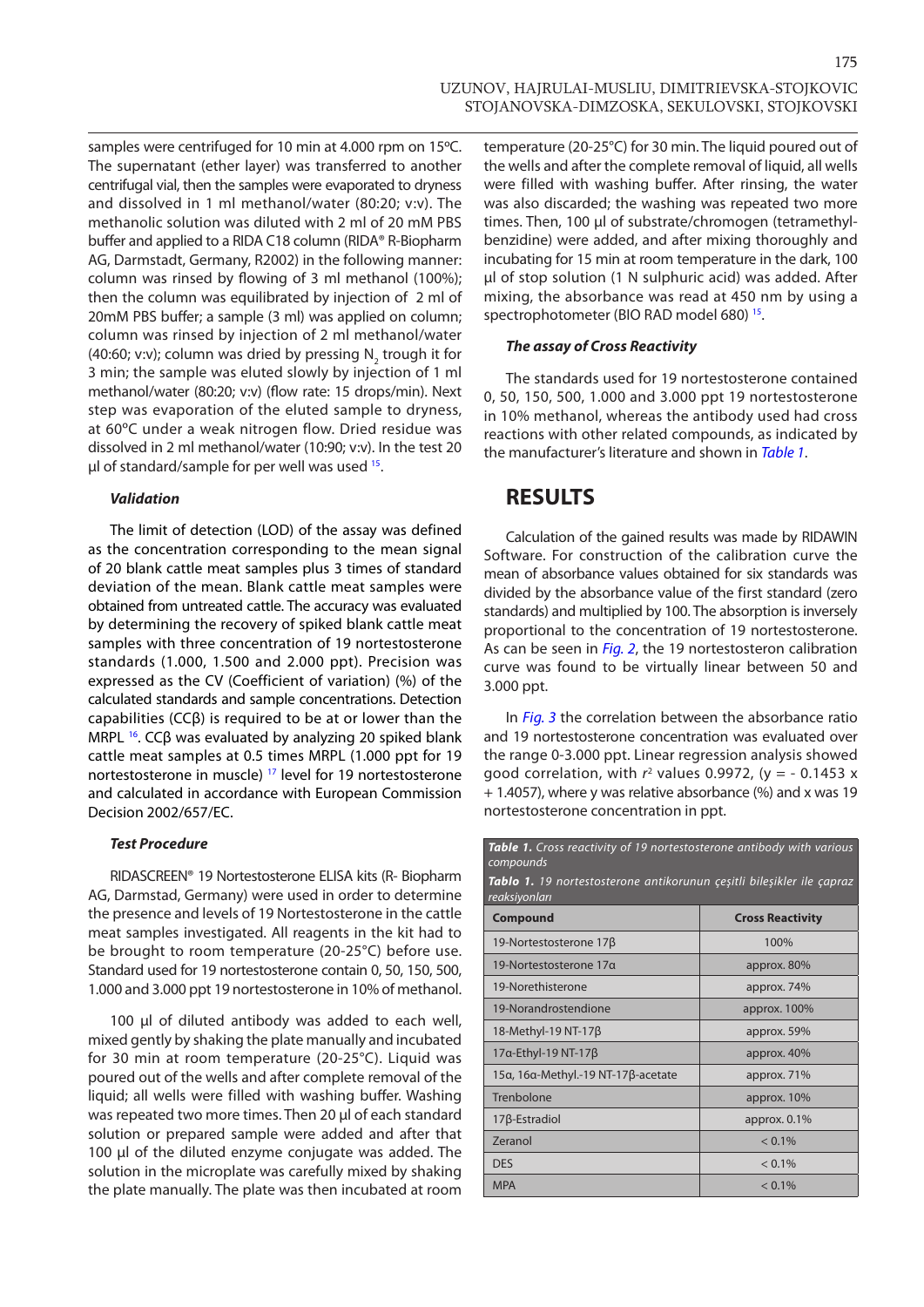<span id="page-3-0"></span>176 Use of Elisa for Preliminary ...





| <b>Table 2.</b> Precision of the method<br><b>Tablo 2.</b> Metodun hassasiyeti |                            |        |  |  |
|--------------------------------------------------------------------------------|----------------------------|--------|--|--|
| <b>Item</b>                                                                    | <b>Concentration (ppt)</b> | CV(% ) |  |  |
| 19 nortestosterone<br>standards                                                | 0.0                        | 1.6    |  |  |
|                                                                                | 50.0                       | 1.2    |  |  |
|                                                                                | 150.0                      | 1.4    |  |  |
|                                                                                | 500.0                      | 2.1    |  |  |
|                                                                                | 1000.0                     | 9.2    |  |  |
|                                                                                | 3000.0                     | 2.0    |  |  |
| CV % for spiked<br>sample                                                      | 500.0                      | 4.0    |  |  |
|                                                                                | 1500.0                     | 4.6    |  |  |
|                                                                                | 2000.0                     | 1.9    |  |  |

Results for the precision of the method are presented in *Table 2*. The precision (Coefficient of variation (CV) %) in 19 nortestosterone standards ranged from 1.2% to 9.2%. The precision (CV %) in spiked cattle meat sample ranged from 1.9% to 4.6%.

The accuracy was expressed as the recovery (%) of the estimated concentration. For the three target concentration

| <b>Table 3.</b> Accuracy of the method (recovery %)<br>Tablo 3. Metodun doğruluğu (geri kazanım %) |                           |             |                 |  |
|----------------------------------------------------------------------------------------------------|---------------------------|-------------|-----------------|--|
| <b>Cattle Meat Sample</b><br>n (Number of                                                          | <b>19 Nortestosterone</b> |             | <b>Recovery</b> |  |
| <b>Replicates)</b>                                                                                 | Added (ppt)               | Found (ppt) | $\%$            |  |
| $n = 6$                                                                                            | 1000                      | 795.35      | 79.54           |  |
| $n = 6$                                                                                            | 1500                      | 1715.84     | 114.39          |  |
| $n = 6$                                                                                            | 2000                      | 2165.79     | 108.29          |  |

(1.000, 1.500, 2.000 ppt) the recoveries in cattle meat sample was 79.54%, 114.39% and 108.29% respectively and they are presented in *Table 3*.

These results are in agreement with the internationally accepted ranges for these parameters, and the standard deviations indicate that the method is sufficiently precise. Detection limit for 19 nortestosterone was found to be 124 ppt. The detection capability (CCβ) for 19 nortestosterone was 730 ppt, less than MRPL level of 1000 ppt. The analyzes of the cattle meat samples showed a values from 125.33 ppt to 625.07 ppt. In our case the calculated values of the analyzed samples are less than CCβ value.